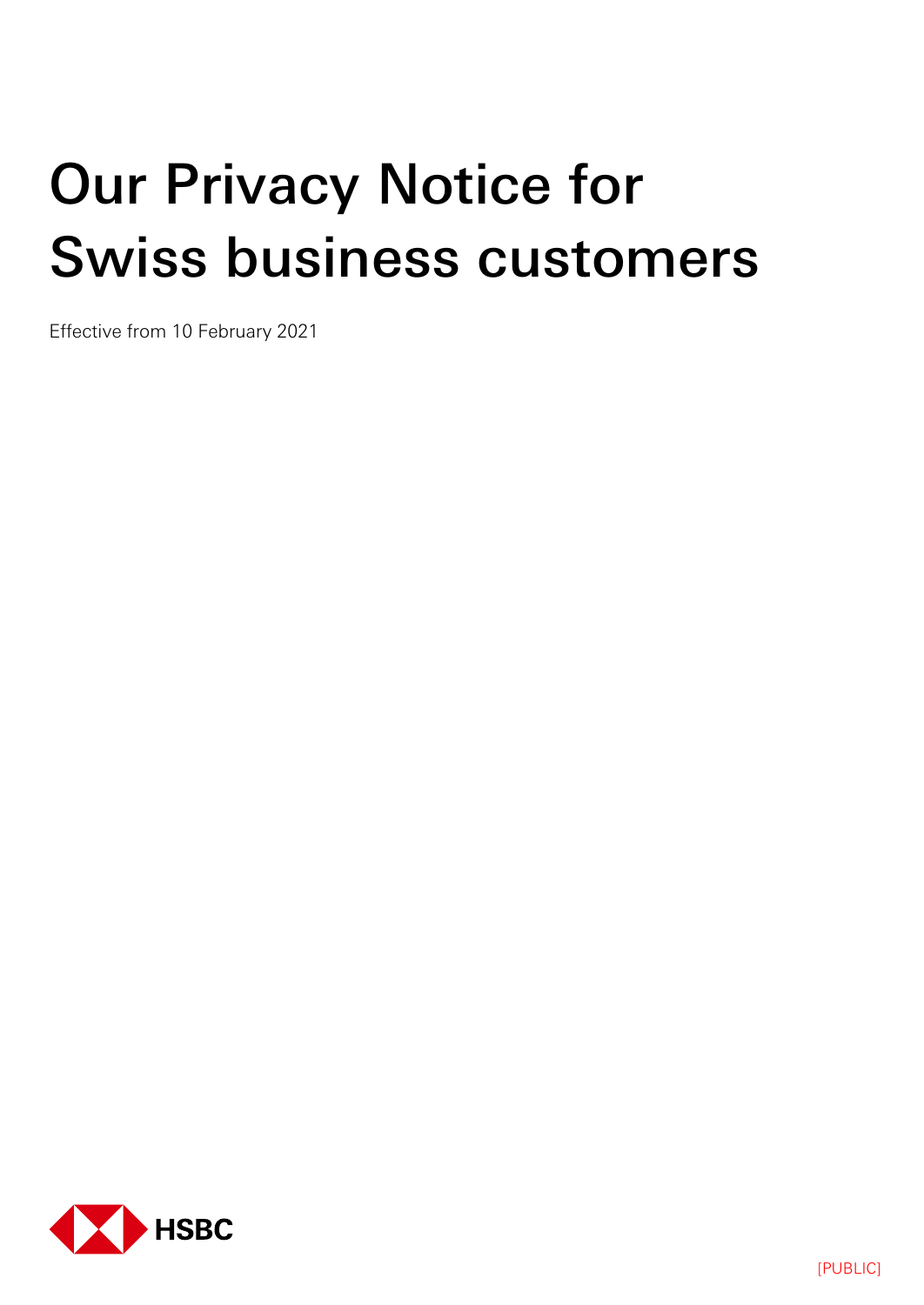# 1. Before we begin

This notice (Privacy Notice) applies to information held about you and individuals connected to your business by HSBC Bank plc, London, Zurich branch and other members of the HSBC Group as data controllers, as described below. It explains what information we collect about you and individuals who are connected to your business, how we'll use that information, who we'll share it with, the circumstances when we'll share it, and what steps we'll take to make sure it stays private and secure.

It continues to apply even if your agreement for banking, or other products and services with us ends. It should also be read alongside your banking terms and conditions (or other applicable product or service terms and conditions), as these include sections relating to the use and disclosure of information.

This Privacy Notice covers any commercial banking products or services you have with us, including savings, loans, credit cards, commercial mortgages, investments, trade finance, invoice financing, asset financing and payment services. Sometimes we may need to provide you with separate or further information about specific products and services. This will also apply if you also have a relationship with other entities of the HSBC Group in any other countries. These entities will provide you with information separately where required.

Some of the links on our websites lead to other HSBC or non-HSBC websites with their own privacy notices, which may be different to this notice. You'll need to make sure you're happy with their privacy notices when using those sites.

Wherever we've said 'you' or 'your', this means you, any authorised person on your account, anyone who does your banking or deals with us for you (eg trustees or executors, attorneys under a Power of Attorney) and other related people (including authorised signatories, partners, members, trustees and beneficiaries of payments).

Parts of this notice relate only to individuals, and we have highlighted this where relevant. This includes individuals whose business does not have a separate legal identity (eg sole traders and partners in a general partnership, but excluding limited companies and other forms of corporate entity), and individuals connected to your business.

An individual connected to your business could be any guarantor, a director, officer or employee of a company, partners or members of a partnership, any substantial owner, controlling person, or beneficial owner, trustee, settlor or protector of a trust, account holder of a designated account, recipient of a designated payment, your attorney or

representative (eg authorised signatories), agent or nominee, or any other persons or entities with whom you have a relationship that's relevant to your relationship with us.

Before you (or anyone on your behalf) provide information about an individual connected to your business to us, or an entity of the HSBC Group, you must ensure that you have a legitimate interest, lawful purpose or the agreement of

the relevant individual. You must also ensure that they have been provided with this notice, which explains the way in which their information will be processed and their rights in relation to their information.

When we say 'we', we mean HSBC Group companies which act as a data controller in respect of your personal data. Unless otherwise stated below, the data controller for the purposes of this notice will be HSBC Bank plc, London, Zurich branch.

The address for HSBC Bank plc, London, Zurich branch is Gartenstrasse 26, 8002 Zurich, Switzerland. If you'd like to get in touch with us, you can also find contact details below.

When you have a contractual relationship with another HSBC Group company, this entity will act as a data controller for the personal data collected in relation to the product or service it provides you with.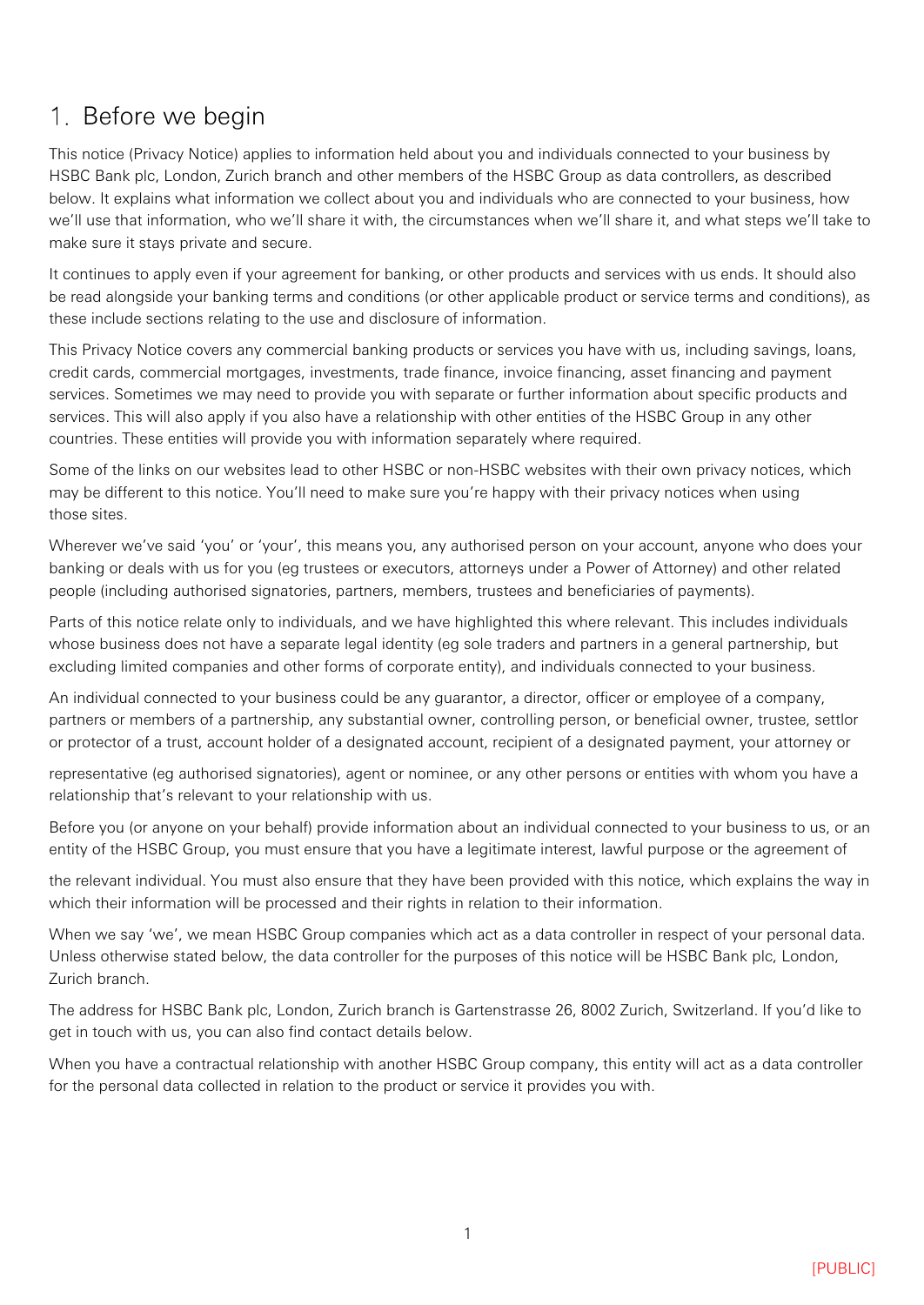# What information do we collect relating to you and individuals connected to your business

We'll only collect your information and information relating to individuals connected to your business, in line with relevant regulations and law. We may collect it from a range of sources and it may relate to any of our products or services you apply for, currently hold or have held in the past. We may also collect information about you and individuals connected to your business when you or they interact with us, eg visit our websites or mobile channels, call or visit us, or ask about any of our products and services.

Some of this information will come directly from you and individuals connected to your business, eg when providing ID to open an account. It can also come from your financial advisor, solicitor, broker or other intermediary, other HSBC Group companies, or other sources you've asked us to obtain information from. We might also get some of it from publicly available sources.

The information we collect may include:

## **Information relating to you and individuals connected to your business that you provide to us, or which others provided to us on your behalf eg**

- where you're an individual, personal details (eg name, previous names, gender, date and place of birth). We'll also collect this information about individuals connected to your business;
- contact details (eg address, email address, position in company, landline and mobile numbers);
- information concerning your identity including where you're an individual and in the case of individuals connected to our business, photo ID, passport information, National Insurance number, National ID card and nationality;
- market research (eg information and opinions expressed when participating in market research);
- user login and subscription data (eg login credentials for phone and online banking and mobile banking apps);
- other information about you and individuals connected to your business that you've provided to us by filling in forms or by communicating with us, whether face-to-face, by phone, email, online, or otherwise;

## **Information we collect or generate about you and individuals connected to your business eg**

- your financial information and information about your relationship with us, including the products and services you hold, the channels you and the individuals connected to your business use and your and their ways of interacting with us, your ability to get and manage your credit, your payment history, transaction records, bank feeds, market trades, sort code and account numbers of customers' accounts, payments into your account including information concerning complaints and disputes and full beneficiary name, address and details of the underlying transaction;
- information we use to identify and authenticate you and the individuals connected to your business (eg signature and biometric information, such as voice for voice ID and additional information that we receive from external sources that we need for compliance purposes);
- geographic information (eg which branches or ATMs you and the individuals connected to your business use);
- information included in customer documentation (eg a record of advice that we may have given you);
- marketing and sales information (eg details of the services you receive and your contact preferences);
- cookies and similar technologies we use to recognise you and individuals connected to your business, remember preferences and tailor the content we provide (our cookie policy contains more details about how we use cookies and can be found at [https://www.hsbc.ch/en-gb/cookie-policy-page\)](https://www.hsbc.ch/en-gb/cookie-policy-page);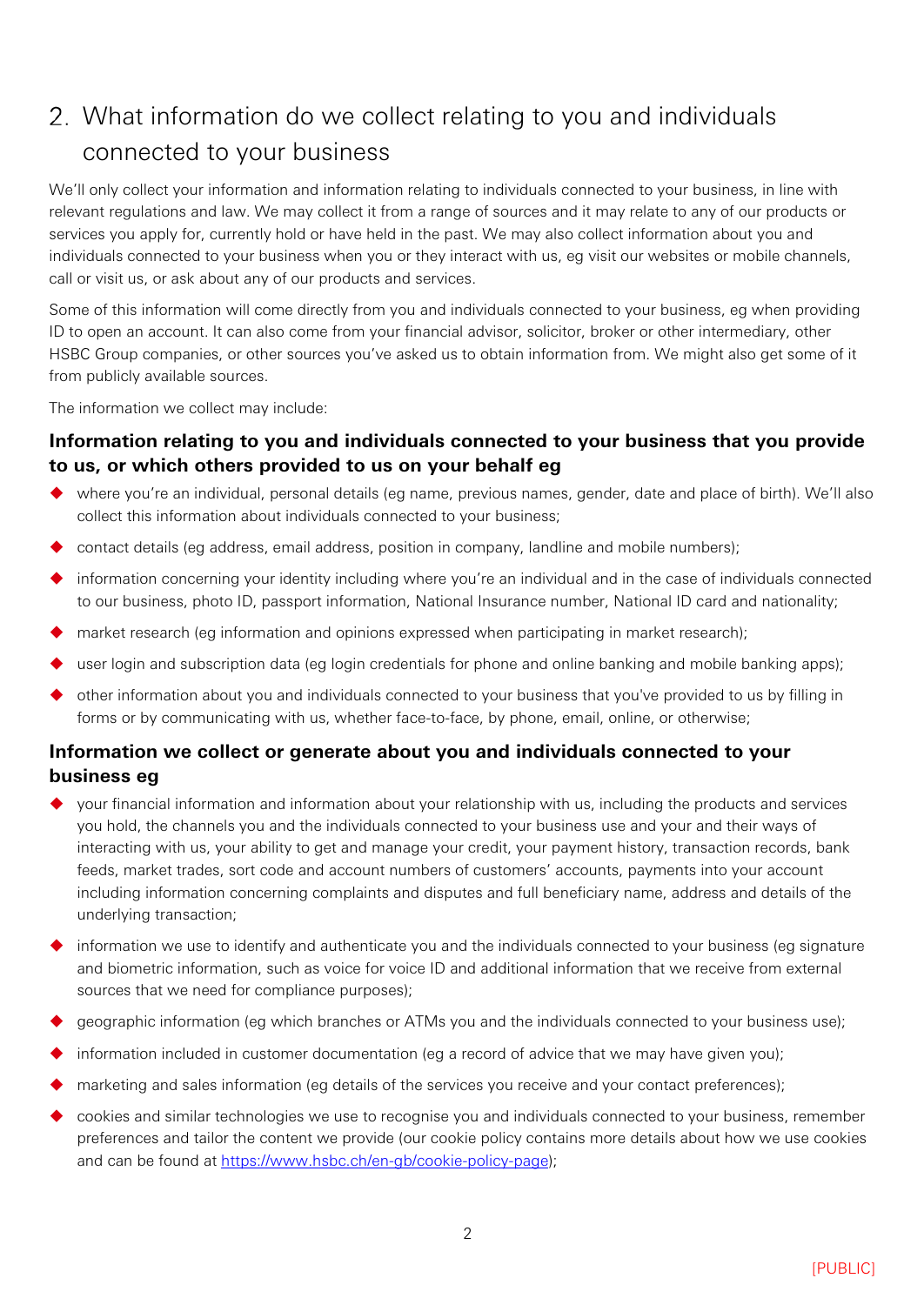- risk rating information (eg credit risk rating, transactional behaviour and underwriting information);
- investigations data (eg due diligence checks, sanctions and anti-money laundering checks, external intelligence reports, content and metadata related to relevant exchanges of information between and among you and individuals, organisations, including emails, voicemail, live chat);
- records of correspondence and other communications between you and your representatives and us, including email, live chat, instant messages and social media communications;
- $\blacklozenge$  information that we need to support our regulatory obligations (eg information about transaction details, detection of any suspicious and unusual activity and information about parties connected to you or these activities).

## **Information we collect from other sources relating to you and individuals connected to your business, eg**

- $\blacklozenge$  information you've asked us to collect for you (eg information about your accounts or holdings with other companies including transaction information);
- information from third party providers (eg information that helps us to combat fraud or that relates to social interactions (including communications via social media, between individuals, organisations, prospects and other stakeholders acquired from companies that collect information)).

# 3. How we'll use your information and information relating to individuals connected to your business

We'll only use information on you and individuals connected to your business where we have consent or we have another lawful reason for using it. These lawful bases include where we:

- need to pursue our legitimate interests;
- need to process the information to carry out an agreement we have with you;
- need to process the information to comply with a legal obligation;
- believe the use of information as described is in the public interest (eg for the purpose of preventing or detecting crime);
- need to establish, exercise or defend our legal rights; and

more generally, the reasons we use your information and information relating to individuals connected to your business include:

- delivering our products and services;
- carrying out your instructions (eg to fulfil a payment request);
- carry out checks in relation to your creditworthiness (it is being noted that we do not perform any creditworthiness checks on individuals), managing our relationship with you, including (unless you tell us otherwise) telling you about products and services we think may be relevant for you.
- understanding how you use your accounts and services;
- providing banking operations support;
- preventing or detecting crime including fraud and financial crime (eg financing for terrorism and human trafficking);
- investigating and resolving complaints;
- providing security and business continuity;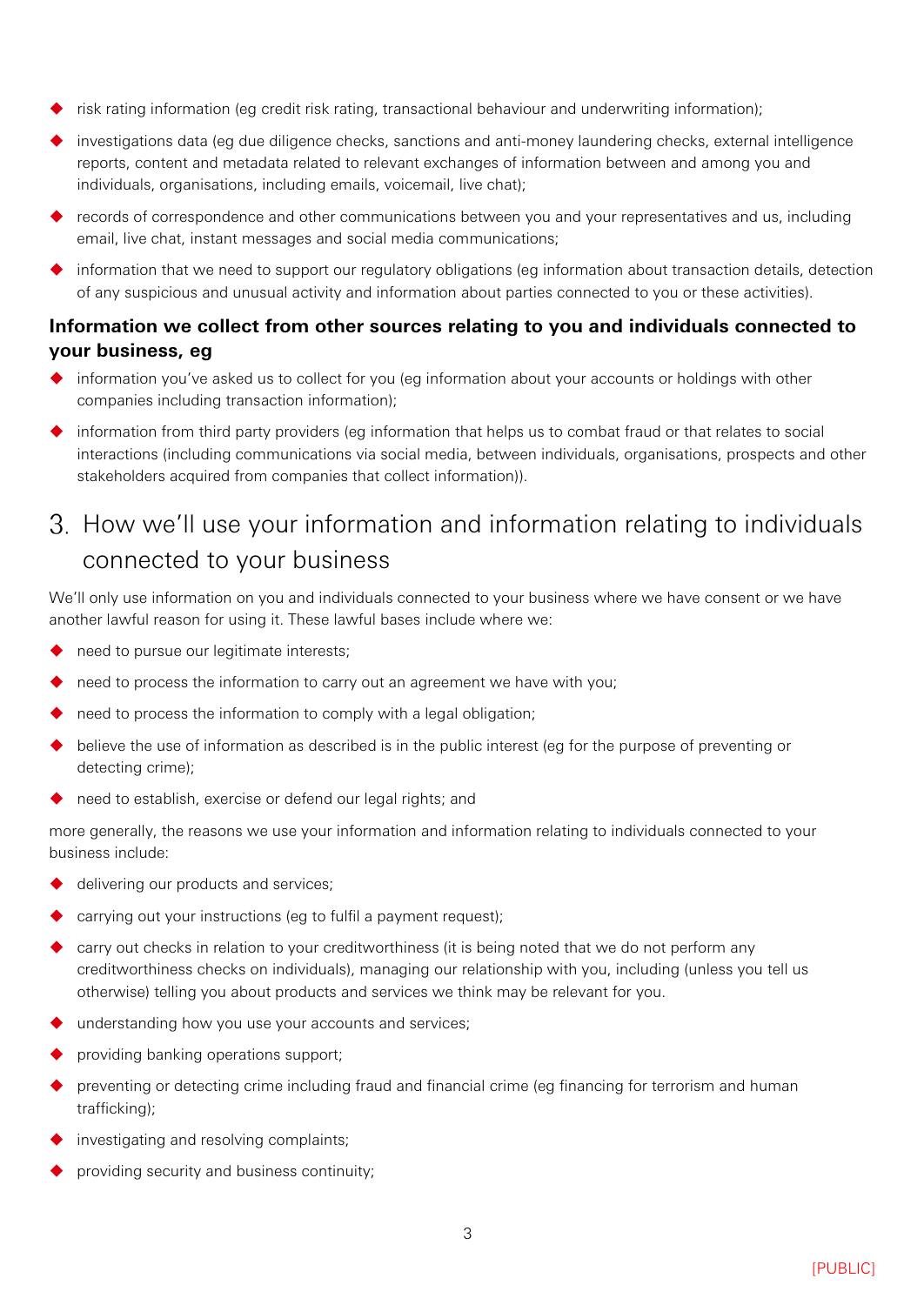- undertaking risk management;
- providing online banking, mobile apps and other online product platforms;
- undertaking product and service improvement;
- undertaking data analytics to better understand your circumstances and preferences so we can make sure we can provide you with advice and offer you a tailored service;
- protecting our legal rights and complying with our legal obligations;
- corresponding with solicitors, surveyors, valuers, other lenders, conveyancers and third party intermediaries;
- undertaking system or product development and planning, insurance, audit and administrative purposes;

Further details of how we'll use your information can be found in the Appendix below.

#### How we make decisions about you

We may use automated systems to help us make decisions, (eg when you apply for products and services, to make credit decisions and to carry out fraud and money laundering checks). We may use technology that helps us identify the level of risk involved in customer or account activity (eg for credit, fraud or financial crime reasons, or to identify if someone else is using your card without your permission).

#### Tracking or recording what you say or do

To help keep you and your money safe, we may record details of your interactions (and the interactions of the individuals connected to your business) with us. We may record and keep track of conversations with us including phone calls, face-to-face meetings, letters, emails, live chats, video chats and any other kinds of communication.

We may use these recordings to check your instructions to us, assess, analyse and improve our service, train our people, manage risk or to prevent and detect fraud and other crimes. We may also capture additional information about these interactions (eg telephone numbers that we are called from and information about devices or software that are used).

We use closed circuit television (CCTV) in and around our sites and these may collect photos, videos or voice recordings of you and the individuals connected to your business.

#### Compliance with laws and regulatory compliance obligations

We'll use your information and information relating to individuals connected to your business to meet our compliance obligations, to comply with laws and regulations that HSBC Group companies are subject to and to share with our regulators and other regulators and authorities.

This may include using information to help detect or prevent crime (including terrorism financing, money laundering and other financial crimes). We'll only do this on the basis that it's needed to comply with a legal obligation or it's in our legitimate interests and that of others.

#### Marketing and market research

We may use your information and information relating to individuals connected to your business to provide information about HSBC products and services, and also products and services from our partners and other relevant third parties.

We may send marketing messages by post, email, telephone, text or secure messages. If you or individuals connected to your business wish to change how marketing messages are sent or wish to stop receiving these, please contact us in the usual way (please note the contact information at the end of the privacy notice).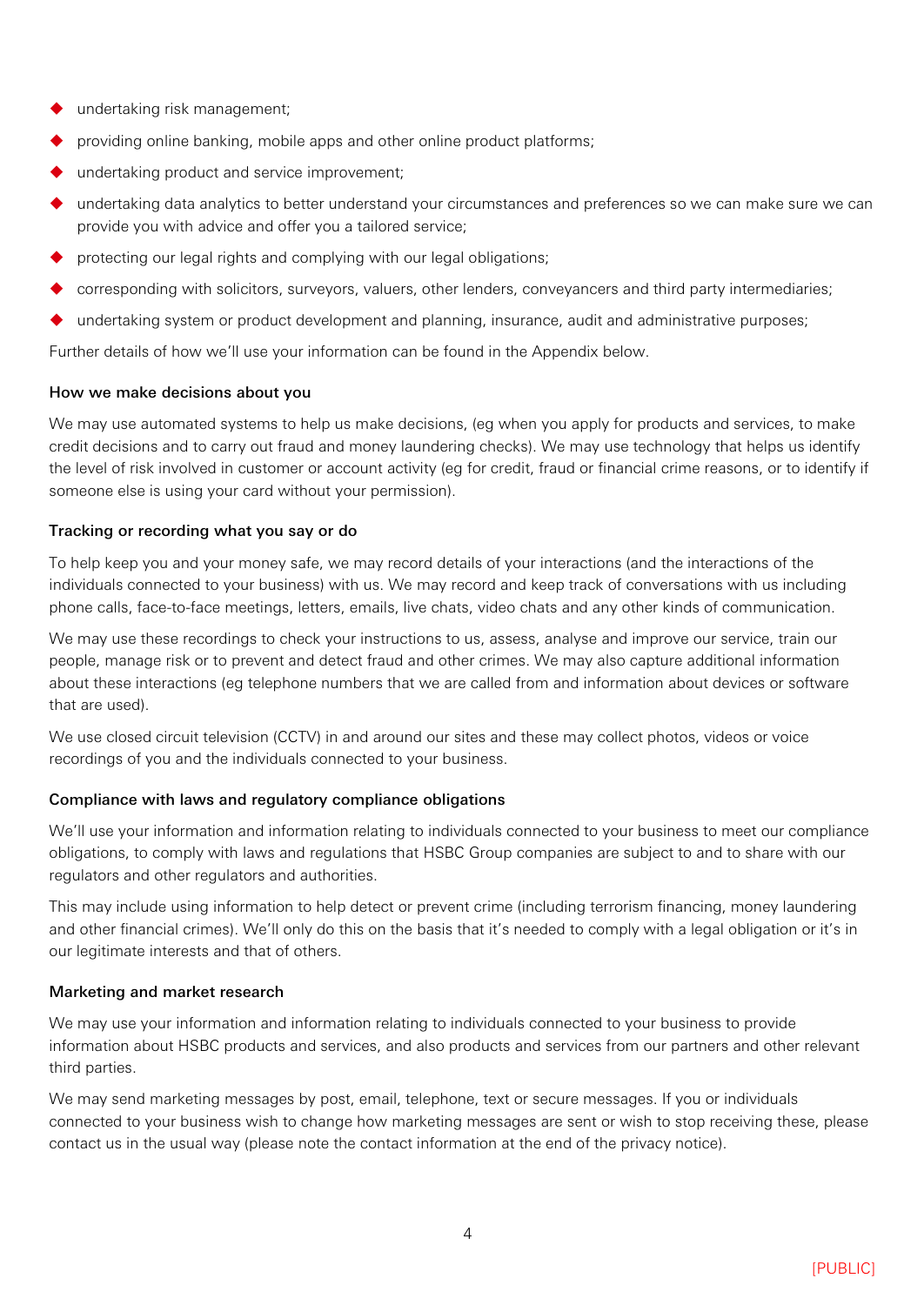It may take us a short period of time to update our systems and records to reflect requests to stop receiving marketing messages, during which time you and individuals connected to your business may continue to receive marketing messages. Even if you tell us not to send marketing messages, we'll continue to use contact details to provide important information, such as changes to our terms and conditions or if we need to tell you, or individuals connected to your business, something to comply with our regulatory obligations.

We may use your information and information relating to individuals connected to your business for market research and to identify trends. Subject to the legal and regulatory framework applicable to us, market research agencies acting on our behalf may get in touch with you or individuals connected to your business by post, telephone, email or other methods of communication to invite you or them to take part in research. We won't invite you or individuals connected to your business to take part in research using a communication method if you (or they) have asked us not to get in touch that way. Any responses that are provided whilst participating in market research will be reported back to us anonymously unless you or the individuals connected to your business give us permission for the relevant details to be shared.

## Who we might share information with

Subject to the legal and regulatory framework applicable to us, we may share your information and information relating to individuals connected to your business with others where lawful to do so including where we or they:

- need to in order to provide you with products or services you've requested (eg fulfilling a payment request);
- have a public or legal duty to do so (eg to assist with detecting and preventing fraud, tax evasion and financial crime);
- need to in connection with regulatory reporting, litigation or asserting or defending legal rights and interests;
- have a legitimate business reason for doing so (eg to manage risk, verify identity, enable another company to provide you with services you've requested, or assess your suitability for products and services);
- have asked you or the individuals connected to your business for your permission to share it, and you (or they) have agreed.

Subject to the legal and regulatory framework applicable to us, we may share your information and information relating to individuals connected to your business for these purposes with others, including:

- ◆ other HSBC group companies and any sub-contractors, agents or service providers who work for us or provide services to us or other HSBC Group companies (including their employees, sub-contractors, service providers, directors and officers);
- any trustees, beneficiaries, administrators or executors;
- people who give guarantees or other security for any amounts you owe us;
- people you make payments to and receive payments from;
- your beneficiaries, intermediaries, correspondent and agent banks, clearing houses, clearing or settlement systems, market counterparties and any companies you hold securities in through us (eg stocks, bonds or options);
- other financial institutions, lenders and holders of security over any property or assets you charge to us, tax authorities, trade associations, credit reference agencies, payment service providers and debt recovery agents;
- any financial institutions who provide asset management services to you and any brokers who introduce you to us or deal with uson your behalf;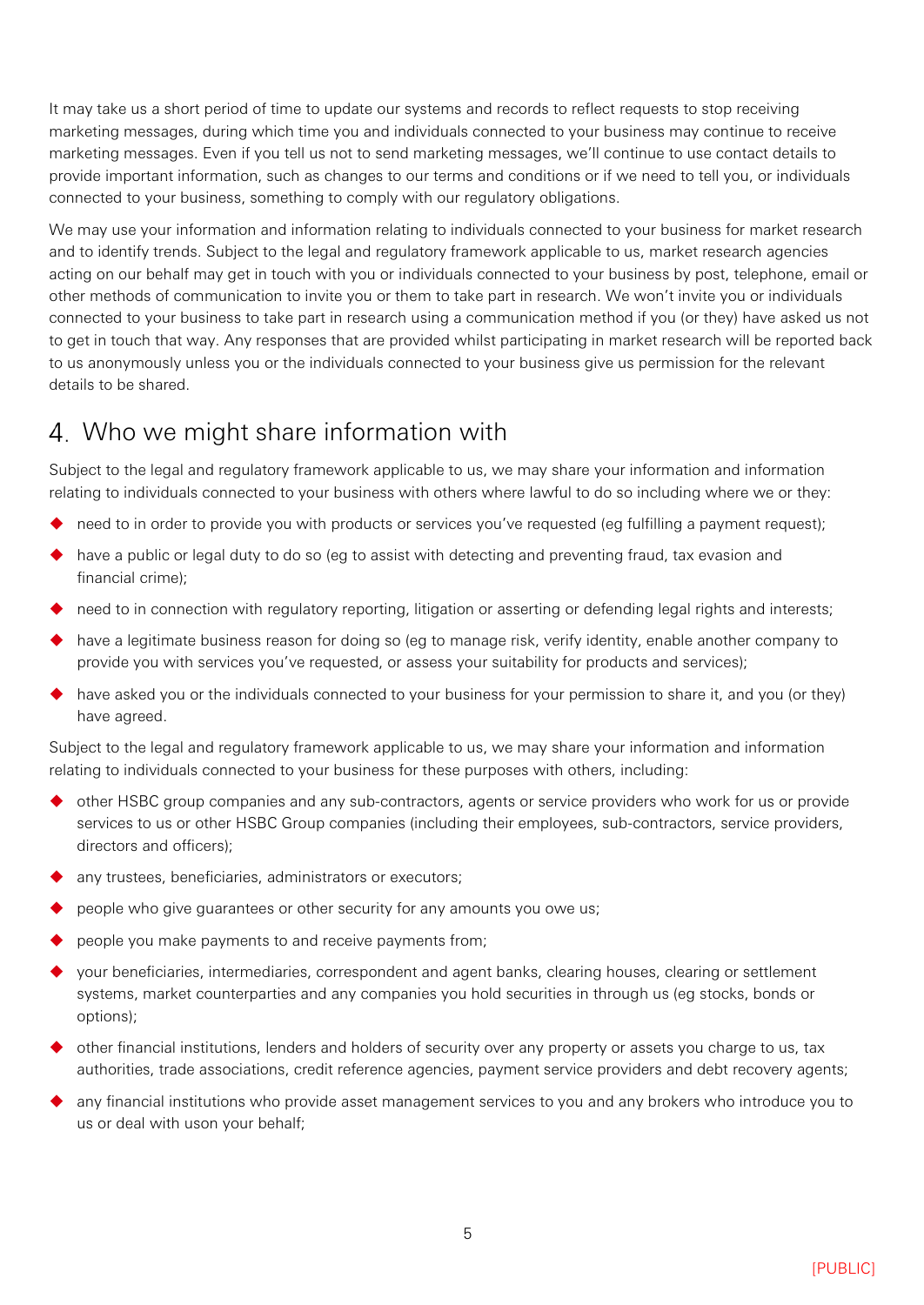- any entity that has an interest in the products or services that we provide to you, including if they take on the risk related to them;
- any people or companies where required in connection with potential or actual corporate restructuring, merger, acquisition or takeover, including any transfer or potential transfer of any of our rights or duties under our agreement with you;
- law enforcement, government, courts, dispute resolution bodies, our regulators, auditors and any party appointed or requested by our regulators to carry out investigations or audits of our activities;
- other parties involved in any disputes, including disputed transactions;
- fraud prevention agencies who'll also use it to detect and prevent fraud and other financial crime and to verify your identity;
- anyone who provides instructions or operates any of your accounts, products or services on your behalf (eg Power of Attorney, solicitors, intermediaries, etc);
- anybody else that we've been instructed to share your information with by you, or anybody else who provides instructions or operates any of your accounts on your behalf;
- $\bullet$  our card processing supplier(s) to carry out credit, fraud and risk checks, process your payments, issue and manage your card.

#### Sharing aggregated or anonymised information

We may share aggregated or anonymised information within and outside of the HSBC Group with partners such as research groups, universities or advertisers. Neither you nor individuals connected to your business will be able to be identified from this information (eg we may share information about general spending trends in Switzerland to assist in research).

## 5. How long we'll store information

We'll store information in line with our data retention policy. For example, we'll normally keep your core banking data for a period of ten years from the end of our relationship with you. This enables us to comply with legal and regulatory requirements or to use your information where we need to for our legitimate purposes such as managing your account and dealing with any disputes or concerns that may arise.

We may need to retain information for a longer period where we need the information to comply with regulatory or legal requirements or where we may need it for our legitimate purposes (eg to help us respond to queries or complaints, fighting fraud and financial crime, responding to requests from regulators, etc.).

If we don't need to retain information for this period of time, we may destroy, delete or anonymise it more promptly.

Where you receive products and services from third parties (eg insurance) to whom HSBC has introduced you, those third parties may keep your information, and information relating to individuals connected to your business, in line with the terms and conditions and privacy notice of such third party.

## 6. Transferring information overseas

Your information and information relating to individuals connected to your business may be transferred to and stored in locations outside Switzerland, respectively the European Economic Area (EEA), including countries that may not have the same level of protection for personal information. When we do this, we'll ensure it has an appropriate level of protection and that the transfer is lawful. We may need to transfer information in this way to carry out our contract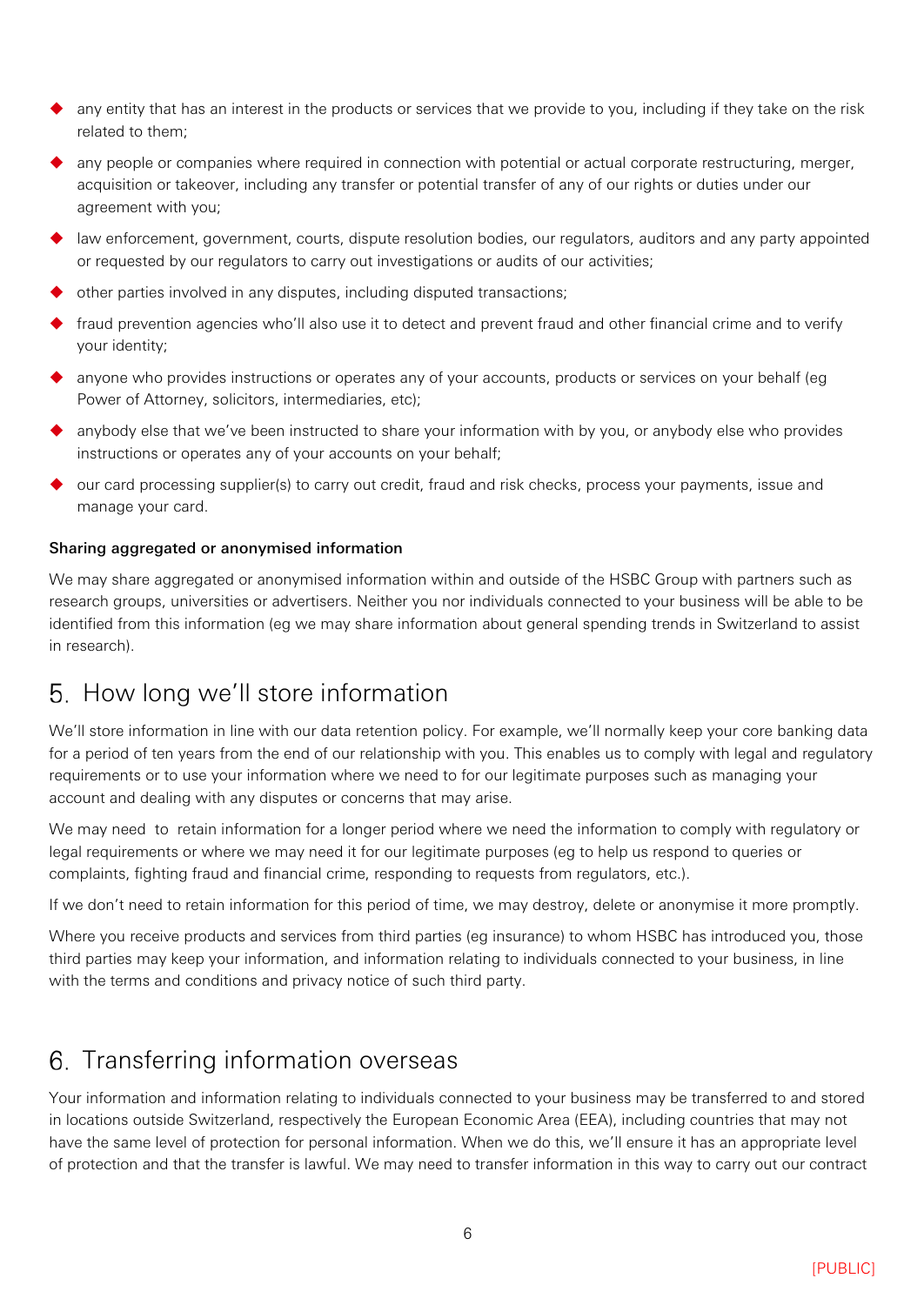with you, to fulfil a legal obligation and/or to protect the public interest. In some countries the law might compel us to share certain information (eg with tax authorities). Even in these cases, we'll only share information with people who have the right to see it.

You can obtain more details of the protection given to your information (and information relating to individuals connected to your business) when it's transferred outside Switzerland (including the list of destination countries) by contacting us using the details in the 'More details about your information and information about individuals connected to your business' section below.

# 7. Rights of individuals

Subject to the legal and regulatory framework applicable to us, individuals have a number of rights in relation to the information that we hold about them. These rights include:

- the right to access information we hold about them and to obtain information about how we process it;
- in some circumstances, the right to withdraw their consent to our processing of their information, which they can do at any time. We may continue to process their information if we have another legitimate reason for doing so;
- in some circumstances, the right to receive certain information they have provided to us in an electronic format and/or request that we transmit it to a third party;
- the right to request that we rectify their information if it's inaccurate or incomplete;
- in some circumstances, the right to request that we erase their information. We may continue to retain their information if we're entitled or required to retain it (for example under document retention obligations applicable to us); and
- $\blacklozenge$  the right to object to, and to request that we restrict, our processing of their information in some circumstances. Again, there may be situations where individuals object to, to ask us to restrict our processing of their information but we're entitled to continue processing their information and/or to refuse request(s).

Individuals (including individuals connected to your business) can exercise their rights by contacting us using the details set out in the 'More details about your information and information relating to individuals connected to your business' section below. Individuals also have a right to contact the Swiss Data Protection and Information Commissioner [\(https://www.edoeb.admin.ch/edoeb/en/home.html\)](https://www.edoeb.admin.ch/edoeb/en/home.html) or the data protection supervisory authority in the country where they live or work.

# What we need from you

You're responsible for making sure the information you give us, information which is provided by individuals connected to your business, or information which is otherwise provided on your behalf is accurate and up to date, and you must tell us if anything changes as soon as possible.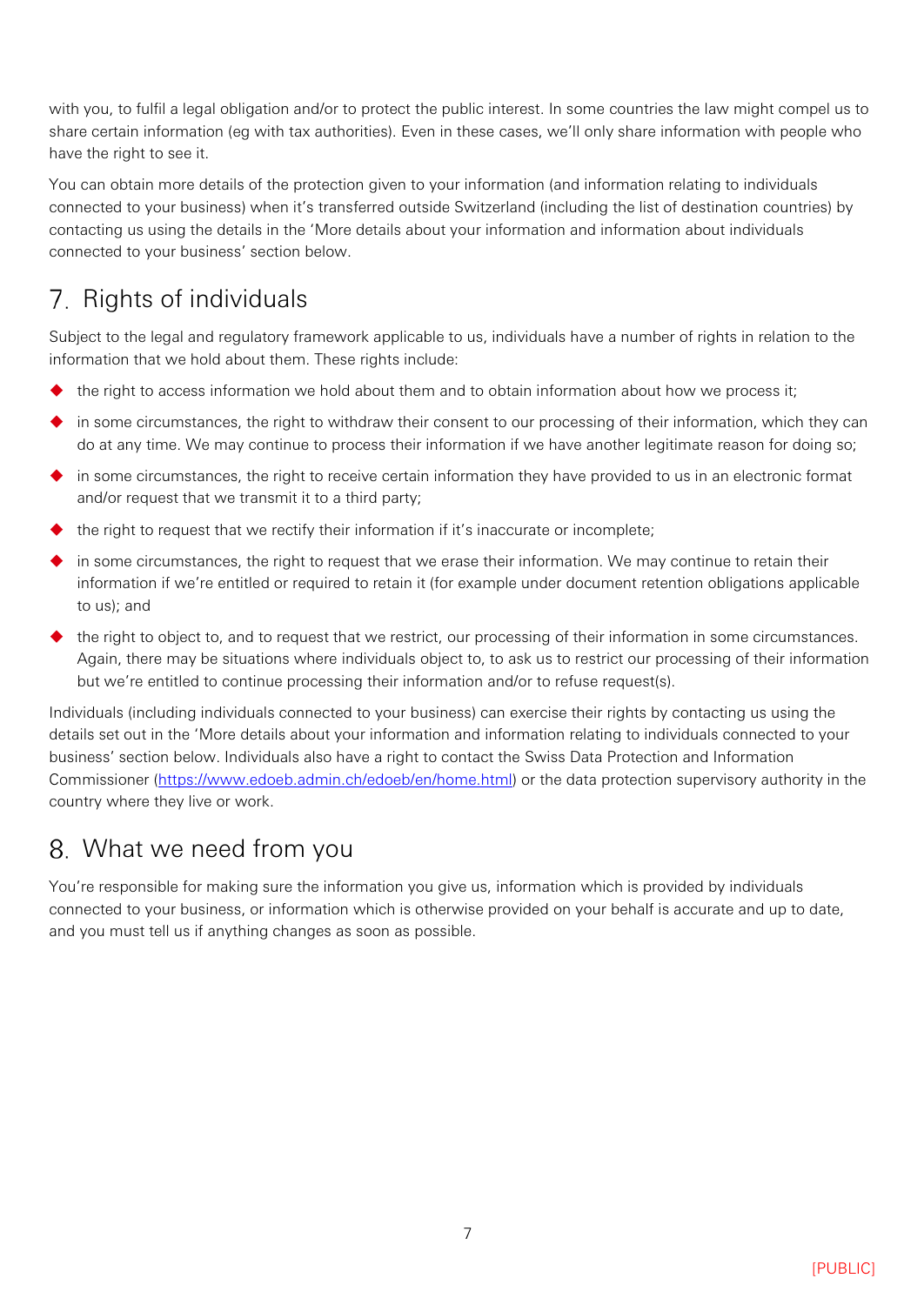# 9. How we keep information secure

We use a range of measures to keep your information safe and secure which may include encryption and other forms of security. We require our staff and any third parties who carry out any work on our behalf to comply with appropriate compliance standards including obligations to protect any information and applying appropriate measures for the use and transfer of information.

## More details about your information and information relating to  $10<sup>1</sup>$ individuals connected to your business

You and individuals connected to your business can obtain further information on anything we've said in this Privacy Notice in contacting us at HSBC Bank plc, London, Zurich branch Gartenstrasse 26, 8002 Zurich, Switzerland.

This Privacy Notice may be updated from time to time and the most recent version can be found at [https://www.hsbc.ch/en-gb/privacy.](https://www.hsbc.ch/en-gb/privacy)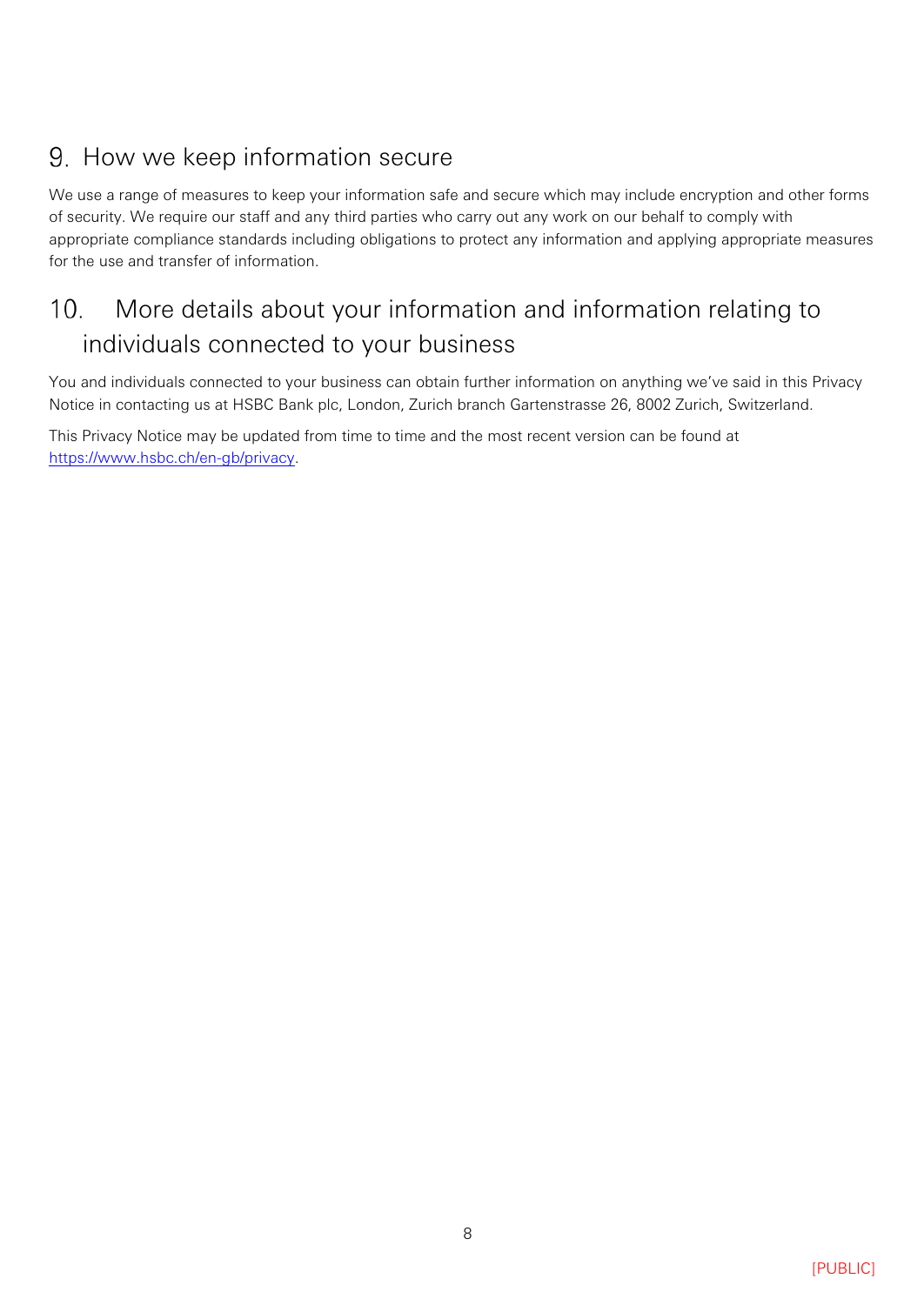## Appendix – How we process information about you and individuals

## connected to your business

We'll use your information and information about individuals connected to your business for the following purposes:

- **to deliver our products and services:** to administer your accounts orprocess your transactions. We'll do this in order to perform our contract with you;
- **to provide banking operations support:** to enable the provision and function of our banking services in line with regulation, laws and customer rights and interests (eg complaints management and exit management). We do this to comply with our legal obligations, to perform our contract with you and because it's in our legitimate interest;
- **to prevent and detect crime (eg fraud, terrorist financing and money laundering):** this will include monitoring, mitigation and risk management, carrying out customer due diligence, name screening, transaction screening and customer risk identification. We do this to comply with our legal obligations and because it's in our legitimate interest. We may share your information and information relating to individuals connected to your business with relevant agencies, law enforcement and other third parties where the law allows us to for the purpose of preventing or detecting crime. Additionally, we and other financial institutions may take steps to help prevent financial crime and manage risk. We'll do this because we have a legitimate interest, a legal obligation to prevent or detect crime or if it's in the public interest. We may be required to use your information and information relating to individuals connected to your business to do this, even if you or they have asked us to stop using your/their information. That could include (among other things):
	- screening, intercepting and investigating any payments, instructions or communications you send or receive (including drawdown requests and application forms);
	- investigating who you're paying or who's paying you (eg checks on payments into and out of your account and other parties related to those payments);
	- passing information to relevant agencies if we think you, individuals connected to your business and others acting on your behalf have given us false or inaccurate information, or we suspect criminal activity or we are obliged to do so under the laws and regulations applicable to us;
	- combining the information, we have about you and information relating to individuals connected to your business with information from other HSBC Group companies to help us better understand any potential risk;
	- checking whether the people or organisations you're paying or receiving payments from are who they say they are, and aren't subject to any sanctions.
- **to undertake risk management:** to measure, detect and prevent the likelihood of financial, reputational, legal, compliance or customer risk. This includes credit risk, traded risk, operational risk and insurance risk (eg for underwriting or claims management purposes). We'll do this because we have a legitimate interest in ensuring that we carry out a proper risk assessment prior to providing credit or other finance;
- **to provide online banking, mobile apps and other online product platforms:** to allow us to provide you (and those you authorise) with access to HSBC online platforms and mobile apps. The platform may allow you and your authorised users to directly or indirectly communicate with us, apply for products and services online and verify customer ID and proof of address. The lawful basis for using your information and information relating to individuals connected to your business for this purpose is to perform our contract with you or that processing for this purpose is in our legitimate interest;
- **to provide product and service improvement:** to identify possible service and product improvements by analysing your information and information relating to individuals connected to your business. Where we provide you with aggregated information services, we'll use your information and information relating to individuals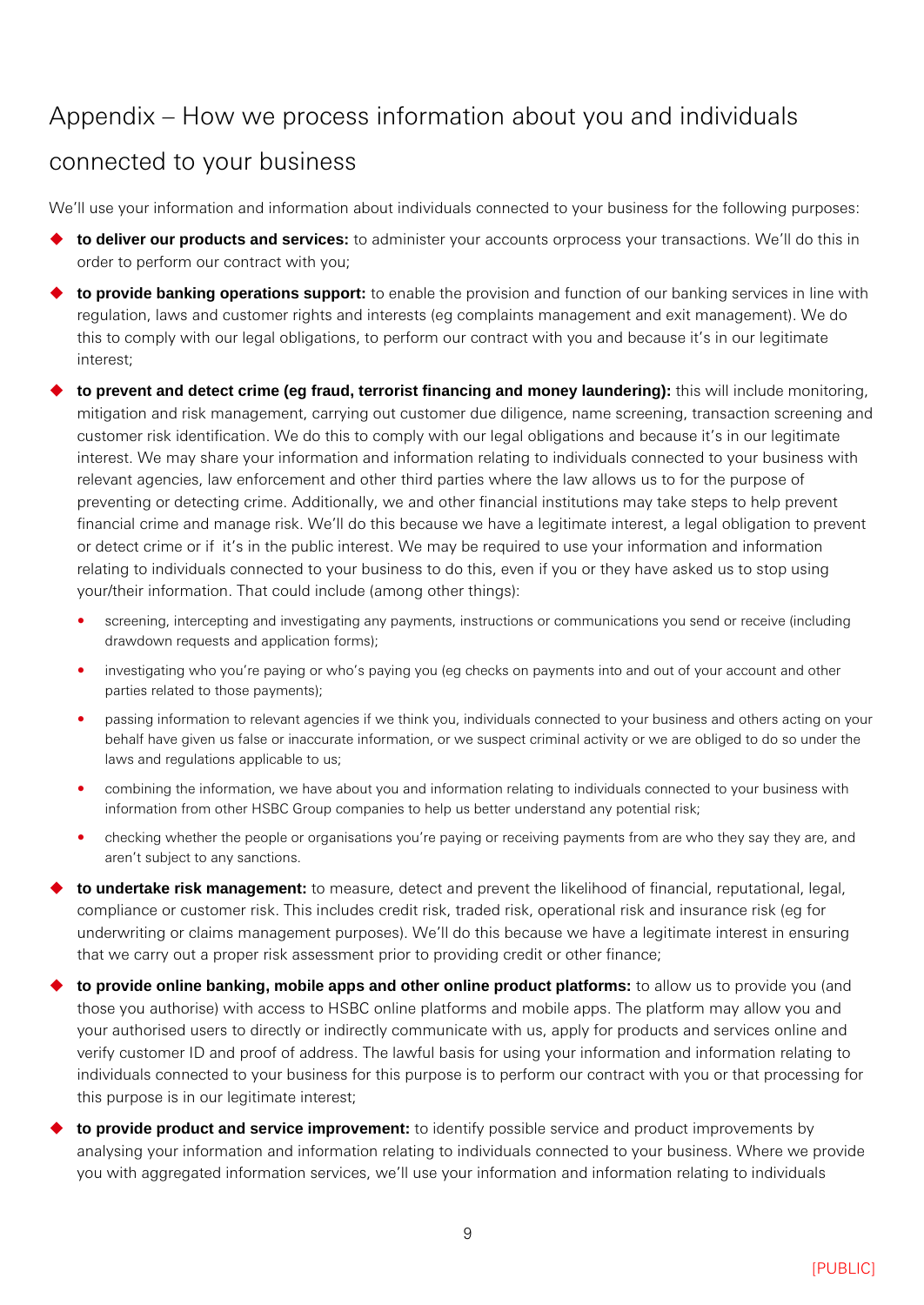connected to your business to understand how you use these products which may include your transactional information from other financial institutions to help improve our products and services. The lawful basis for processing your information and information relating to individuals connected to your business for this purpose is our legitimate interest. We do this to improve our products and services to best meet the needs of our customers;

- **to undertake data analytics and to provide tailored services:** to identify relevant opportunities to promote products and services to existing or prospective customers by analysing your information and information relating to individuals connected to your business. This may include reviewing historical customer transactional behaviour, comparison of customer activity or (to the extent such information is available to us) it may include an analysis of your transactional information from other financial institutions. We do this to help us provide you with products and services we think will be of most relevance to you. The lawful basis for using your information and information relating to individuals connected to your business in this way is our legitimate interest;
- **to undertake marketing:** to provide you with information about HSBC products and services, and also products and services from our partners and other relevant third parties. The lawful basis for this is our legitimate interest. We may need your consent (or the consent of individuals connected to your business) to communicate by certain channels and we'll always make sure we get this where we need to. You and the individuals connected to your business can change your mind on how you receive marketing messages or choose to stop receiving them at any time. To make that change, contact us in the usual way (please note the contact information at the end of the privacy notice);
- **to protect our legal rights:** to protect our legal rights, eg in the case of defending or protecting legal rights and interests (eg collecting money owed, enforcing or protecting our security or defending rights of intellectual property); court action; managing complaints or disputes; in the event of a restructuring of companies or other mergers or acquisitions. This may be in connection with action taken against you or other persons (eg joint borrowers or persons who give a guarantee or other security for your obligations to us). We'd do this on the basis that it's in our legitimate interest.

.